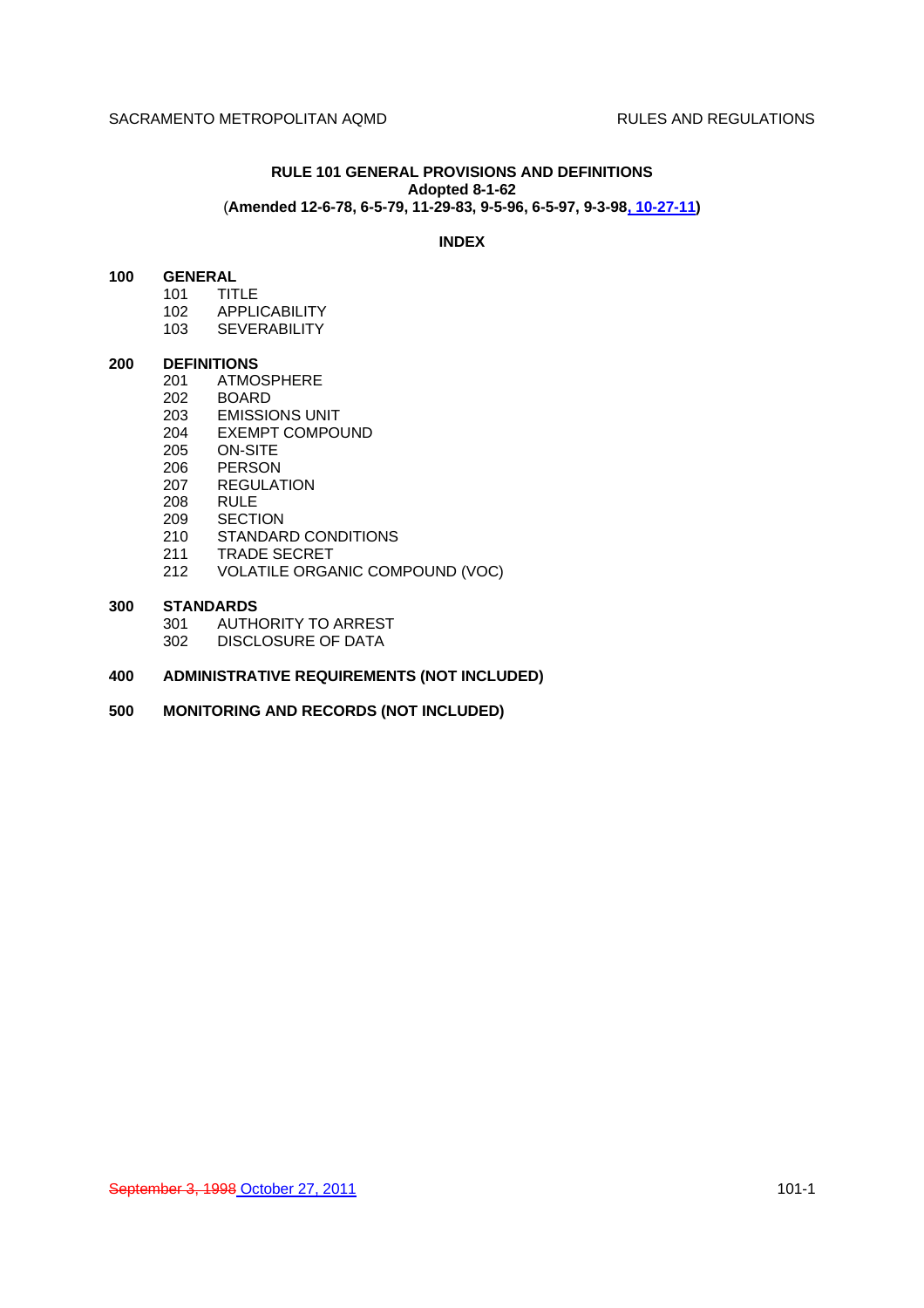#### SACRAMENTO METROPOLITAN AOMD **RULES AND REGULATIONS**

## **100 GENERAL**

- 101 **TITLE:** These rules and regulations shall be known as the Rules and Regulations of the Sacramento Metropolitan Air Quality Management District.
- 102 **APPLICABILITY:** Except as otherwise specifically provided in these rules and regulations or where the context otherwise indicates, the provisions of this rule shall apply to all rules and regulations of the Sacramento Metropolitan Air Quality Management District.
- 103 **SEVERABILITY:** If any regulation, rule, section, subsection, sentence, clause, phrase, or portion of these rules and regulations is, for any reason, held invalid, unconstitutional, or unenforceable by any court of competent jurisdiction, such portion shall be deemed as a separate, distinct, and independent provision, and such holding shall not affect the validity of the remaining portions of the Rules and Regulations of the Sacramento Metropolitan Air Quality Management District.

# **200 DEFINITIONS**

- 201 **ATMOSPHERE:** The air that envelopes or surrounds the earth. Where air pollutants are emitted into a building not designed specifically as a piece of air pollution control equipment, such emission into the building shall be considered an emission into the atmosphere.
- 202 **BOARD:** The Board of Directors of the Sacramento Metropolitan Air Quality Management District.
- 203 **EMISSIONS UNIT:** An identifiable operation or piece of process equipment such as an article, machine, or other contrivance which controls, emits, may emit, or results in the emissions of any affected pollutant or hazardous air pollutant (HAP), directly or as fugitive emissions. Emissions unit shall not include the open burning of agricultural biomass.
- 204 **EXEMPT COMPOUND:** A chemical identified in the following list:
	- 204.1 carbon monoxide
	- 204.2 carbon dioxide
	- 204.3 carbonic acid
	- 204.4 metallic carbides or carbonates
	- 204.5 ammonium carbonate
	- 204.6 methane
	- 204.7 ethane
	- 204.8 methylene chloride (dichloromethane)
	- 204.9 1,1,1-trichloroethane (methyl chloroform)
	- 204.10 1,1,2-trichloro-1,2,2-trifluoroethane (CFC-113)
	- 204.11 trichlorofluoromethane (CFC-11)
	- 204.12 dichlorodifluoromethane (CFC-12)
	- 204.13 chlorodifluoromethane (HCFC-22)
	- 204.14 trifluoromethane (HFC-23)
	- 204.15 1,2-dichloro 1,1,2,2-tetrafluoroethane (CFC-114)
	- 204.16 chloropentafluoroethane (CFC-115)
	- 204.17 1,1,1-trifluoro 2,2-dichloroethane (HCFC-123)
	- 204.18 1,1,1,2-tetrafluoroethane (HFC-134a)
	- 204.19 1,1-dichloro 1-fluoroethane (HCFC-141b)
	- 204.20 1-chloro 1,1-difluoroethane (HCFC-142b)
	- 204.21 2-chloro-1,1,1,2-tetrafluoroethane (HCFC-124)
	- 204.22 pentafluoroethane (HFC-125)
	- 204.23 1,1,2,2-tetrafluoroethane (HFC-134)
	- 204.24 1,1,1-trifluoroethane (HFC-143a)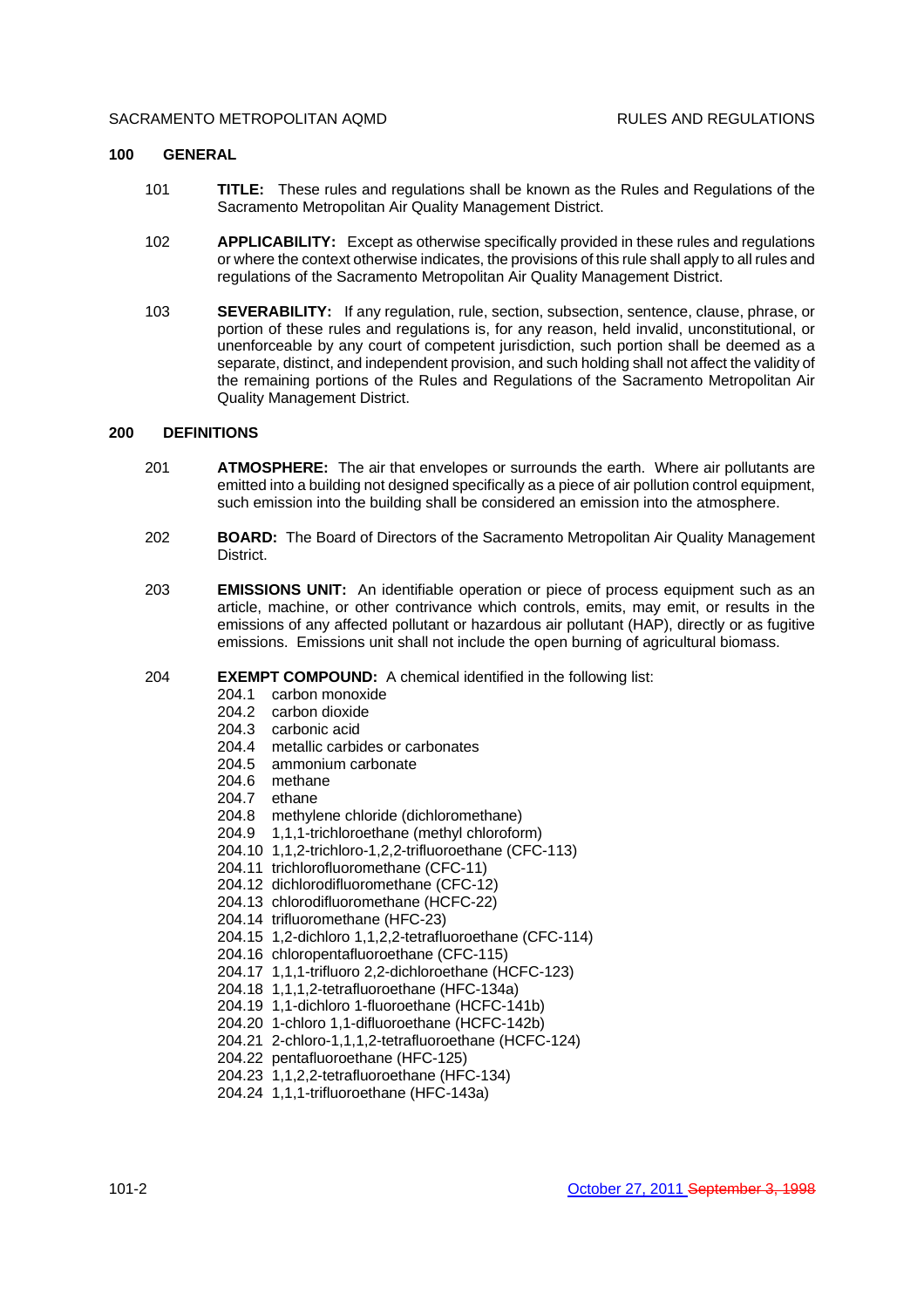# SACRAMENTO METROPOLITAN AOMD **RULES AND REGULATIONS**

```
204.25 1,1-difluoroethane (HFC-152a)
          204.26 parachlorobenzotrifluoride (PCBTF)
          204.27 cyclic, branched, or linear completely methylated siloxanes
          204.28 acetone
          204.29 perchloroethylene (tetrachloroethylene)
          204.30 3,3-dichloro-1,1,1,2,2-pentafluoropropane (HCFC-225ca)
          204.31 1,3-dichloro-1,1,2,2,3-pentafluoropropane (HCFC-225cb)
          204.32 1,1,1,2,3,4,4,5,5,5-decafluoropentane (HFC 43-10mee)
          204.33 difluoromethane (HFC-32)
          204.34 ethylfluoride (HFC-161)
          204.35 1,1,1,3,3,3-hexafluoropropane (HFC-236fa)
          204.36 1,1,2,2,3-pentafluoropropane (HFC-245ca)
          204.37 1,1,2,3,3-pentafluoropropane (HFC-245ea)
          204.38 1,1,1,2,3-pentafluoropropane (HFC-245eb)
          204.39 1,1,1,3,3-pentafluoropropane (HFC-245fa)
          204.40 1,1,1,2,3,3-hexafluoropropane (HFC-236ea)
          204.41 1,1,1,3,3-pentafluorobutane (HFC-365mfc)
          204.42 chlorofluoromethane (HCFC-31)
          204.43 1 chloro-1-fluoroethane (HCFC-151a)
          204.44 1,2-dichloro-1,1,2-trifluoroethane (HCFC-123a)
          204.45 1,1,1,2,2,3,3,4,4-nonafluoro-4-methoxy-butane (C_4F_9OCH_3 \text{ or HFE-7100})204.46 2-(difluoromethoxymethyl)-1,1,1,2,3,3,3-heptafluoropropane ((CF_3)<sub>2</sub>CFCF<sub>2</sub>OCH<sub>3</sub>))
          204.47 1-ethoxy-1,1,2,2,3,3,4,4,4-nonafluorobutane (C<sub>4</sub>F<sub>9</sub>OC<sub>2</sub>H<sub>5</sub> or HFE-7200)
          204.48 2-(ethoxydifluoromethyl)-1,1,1,2,3,3,3-heptafluoropropane ((CF_3)<sub>2</sub>CFCF<sub>2</sub>OC<sub>2</sub>H<sub>5</sub>)
          204.49 methyl acetate
          204.50 1,1,1,2,2,3,3-heptafluoro-3-methoxy-propane (n-C<sub>3</sub>F<sub>7</sub>OCH<sub>3</sub> or HFE-7000)
           204.51 3-ethoxy-1,1,1,2,3,4,4,5,5,6,6,6-dodecafluoro-2-(trifluoromethyl) hexane (HFE-7500)
           204.52 methyl formate (HCOOCH<sub>3</sub>)
          204.53 1,1,1,2,2,3,4,5,5,5-decafluoro-3-methoxy-4-trifluoromethyl-pentane (HFE-7300)
           204.54 propylene carbonate
          204.55 dimethyl carbonate
          204.506 perfluorocarbon compounds which fall into these classes:
                   a. cyclic, branched, or linear, completely fluorinated alkanes;
                   b. cyclic, branched, or linear, completely fluorinated ethers with no
                           unsaturations;
                   c. cyclic, branched, or linear, completely fluorinated tertiary amines with no
                           unsaturations; and
                   d. sulfur containing perfluorocarbons with no unsaturations and with sulfur
                           bonds only to carbon and fluorine.
205 ON-SITE: The parcel(s) of land or other real property(ies) on which an emissions unit is
          located.
206 PERSON: Any individual, firm, association, organization, partnership, business trust,
          corporation, company, contractor, supplier, installer, user or owner, or any state or local
          government agency or public district or any officer or employee thereof. "Person" also means
          the United States or its agencies to the extent authorized by Federal law.
207 REGULATION: One of the major subdivisions of the Rules and Regulations of the
          Sacramento Metropolitan Air Quality Management District.
208 RULE: A rule of the Sacramento Metropolitan Air Quality Management District.
```
209 **SECTION:** A section of the Rules and Regulations of the Sacramento Metropolitan Air Quality Management District unless some other rule, statute, or regulation is specifically mentioned.